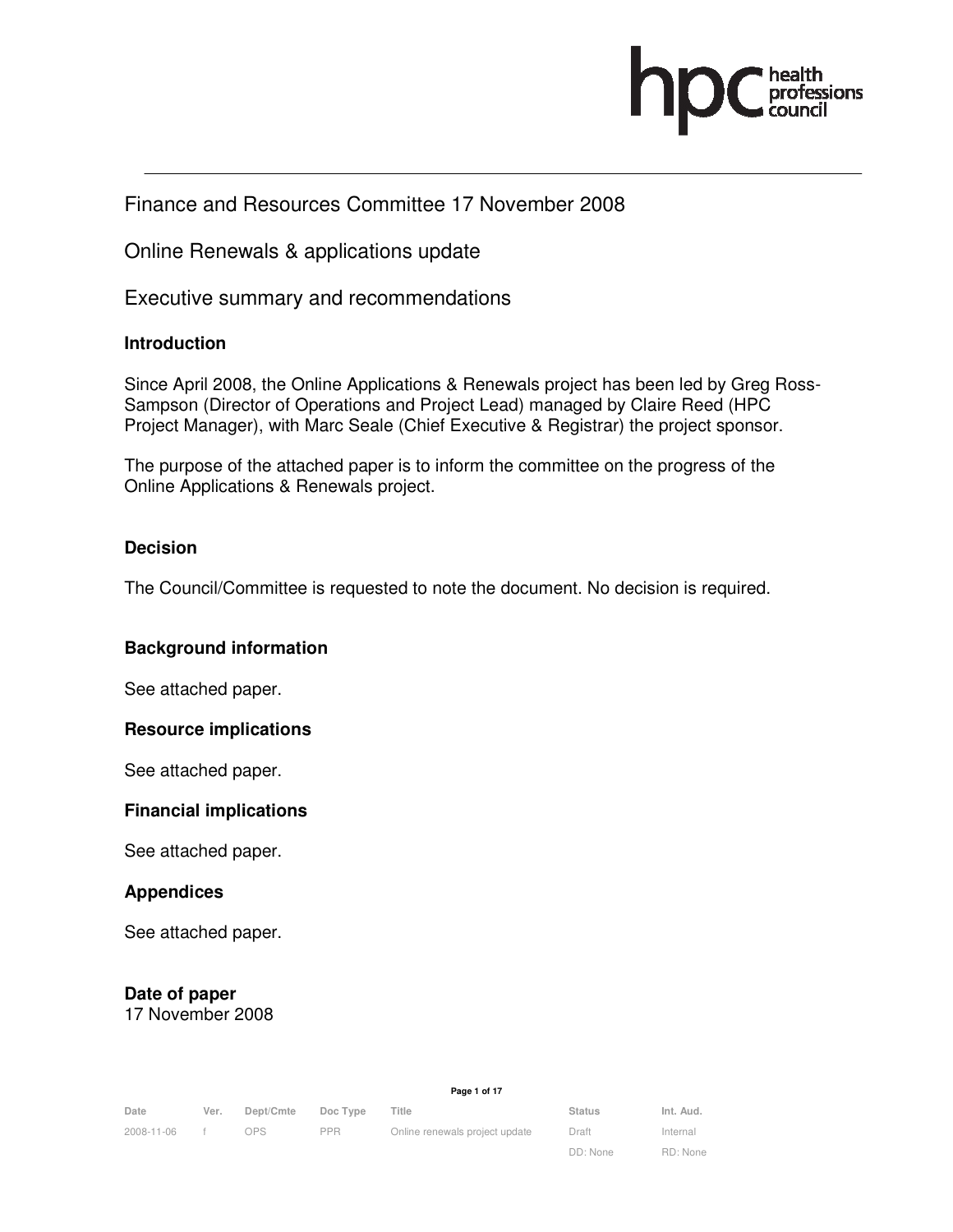# **Online applications & renewal project update 5 November 2008**

Greg Ross-Sampson

## **Executive summary**

Further to the progress made and reported on at the Finance & Resources Committee in 18 September 2008, a great deal of investigation, analysis and due diligence have been undertaken to ensure it meets the project objectives. Specifically to:-

• Be Useable – the system needs to be easy to use to ensure registrants continue to use this service channel;

• Be Secure - being a public body and storing 180,000 individuals' personal details, it is paramount that the system is safe and secure to use;

• Be Scalable – the system needs the ability to increase the amount of current users to the system quickly and efficiently

This analysis has been extremely successful as it has allowed the project team to resolve a range of issues (Eg. usability, hosting, scalability, security) prior to the build phase of the project, and has led to a more detailed project delivery plan and project costs being developed.

The estimated project costs are listed below.

| <b>PROJECT TOTAL</b>                   |   |              |           | £ 464,625.16 |  |
|----------------------------------------|---|--------------|-----------|--------------|--|
| YEARLY TOTAL £ 351,720.88 £ 112,904.28 |   |              |           |              |  |
| Operating expenditure                  | £ | $5,500.00$ £ |           | 18,810.00    |  |
| Capital expenditure                    |   | £ 346,220.88 | £         | 94,094.28    |  |
|                                        |   | 2008/2009    | 2009/2010 |              |  |

This is from an initial budget of £300,000 capital expenditure and £22,100 operating expenditure in 2008/2009 financial year.

It is the intention of the project team to fund the majority of the difference for 2008/2009 from the project contingency budget of £100,000 or from additional funds elsewhere. The 2009/2010 costs will be budgeted in next financial year.

### **Any required additional funding will be discussed at a future Finance & Resources Committee if and when required.**

Following the analysis, the estimated project roll out date is now 18 September 2009, with the project completion, including lessons learnt review and project closure by 1 November 2009. The last reported completion date was 30 June 2009.

The increase in project duration is as a result of further detailed analysis and due diligence into:-

- whether our incumbent Internet Service Provider (ISP) could meet our requirements
- investigating whether de-scoping and redesigning the requirements to meet our current ISP's service offerings would enable us to remain at our current ISP and deliver the project in a short amount of time and with less risk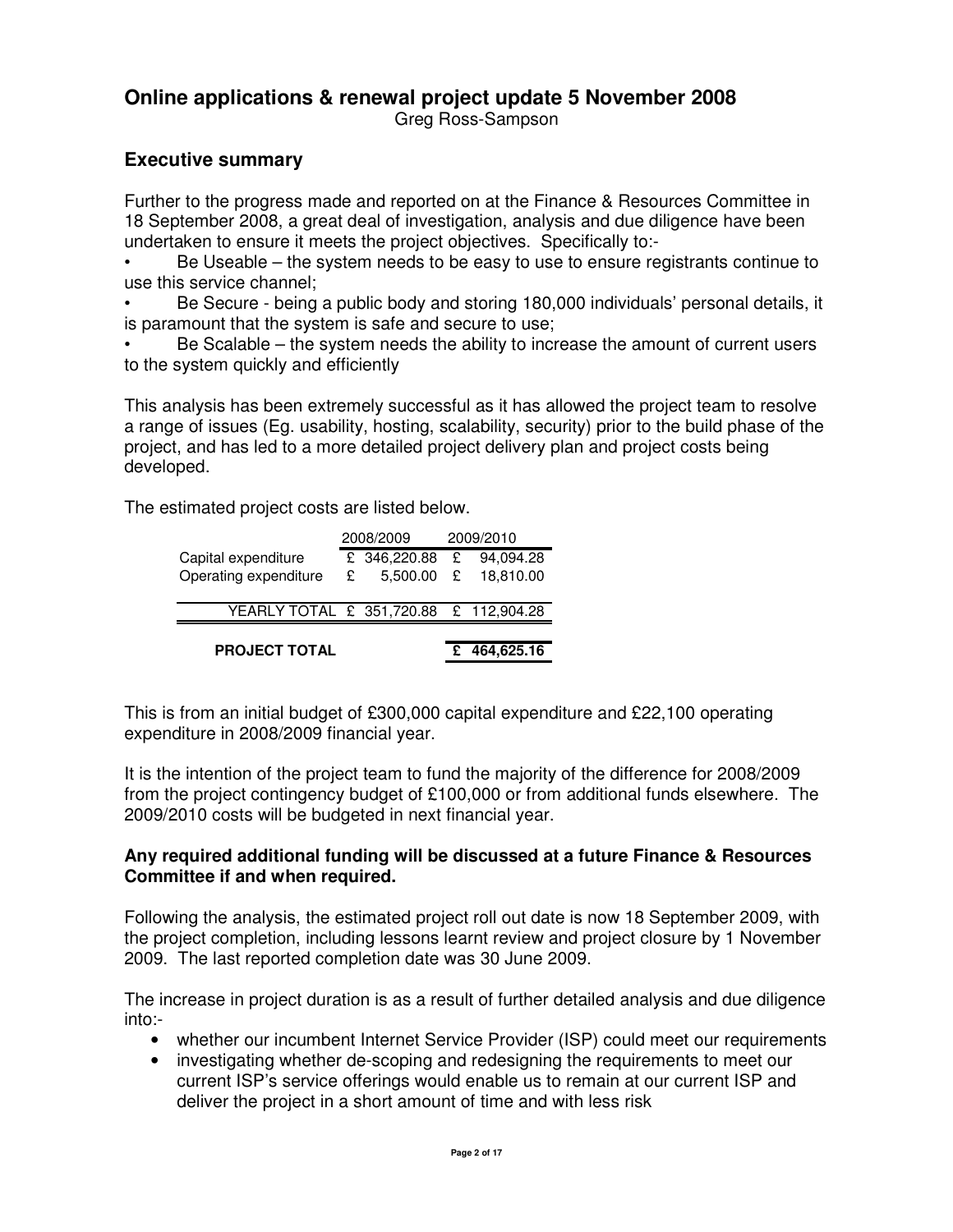- designing a new architecture across three hosting sites, Park House, the current ISP and a new hosting provider
- running a tender process to select a new hosting provider

The increase in project cost is due to:-

- the additional detailed analysis to determine an appropriate hosting provider as outlined above
- new ISP hosting services hardware and software setup costs

This delay and increase in cost is unfortunate however without this additional investigation and analysis, the delivered online renewals service would not have met the project's objectives and would not have been fit-for-purpose.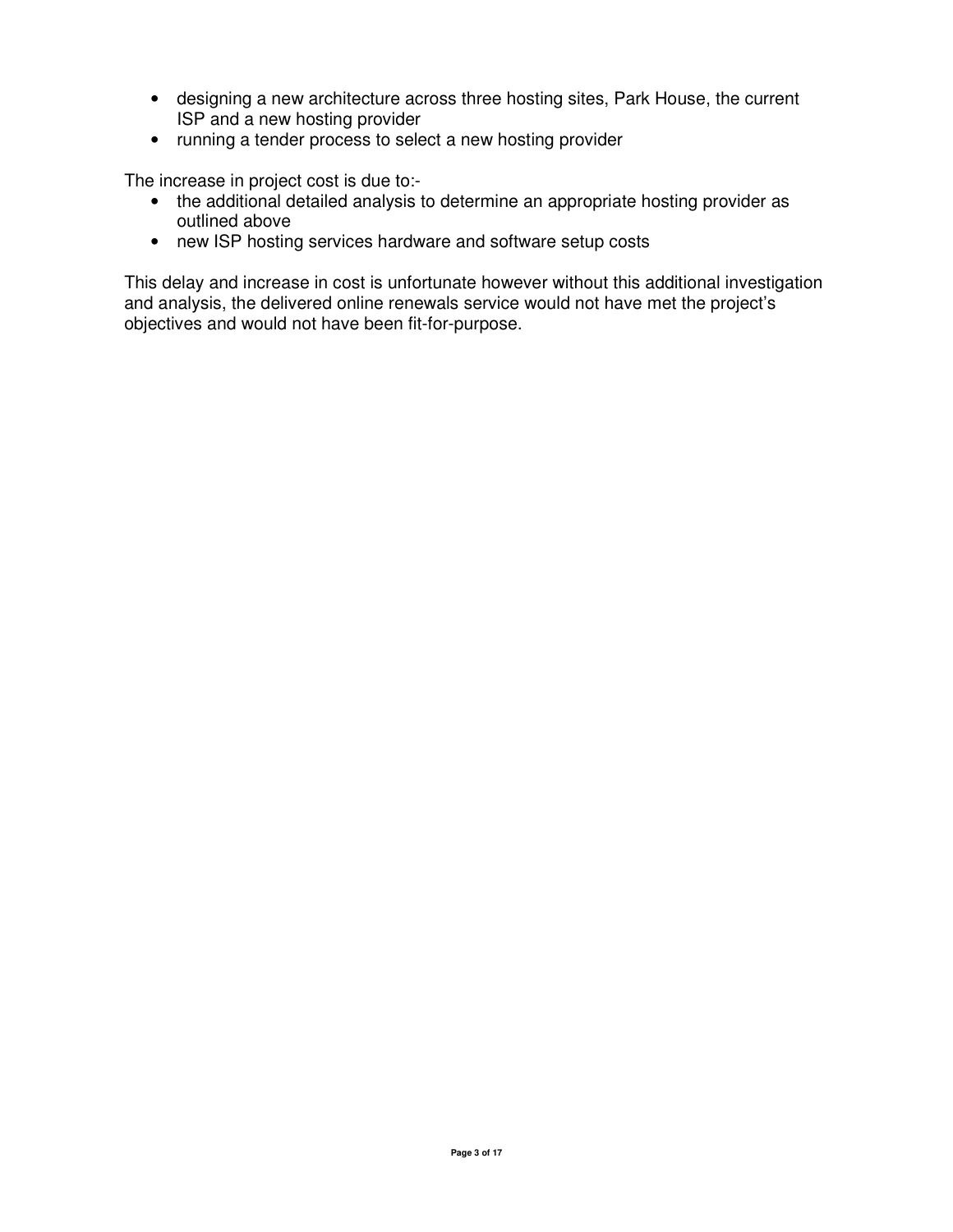## Index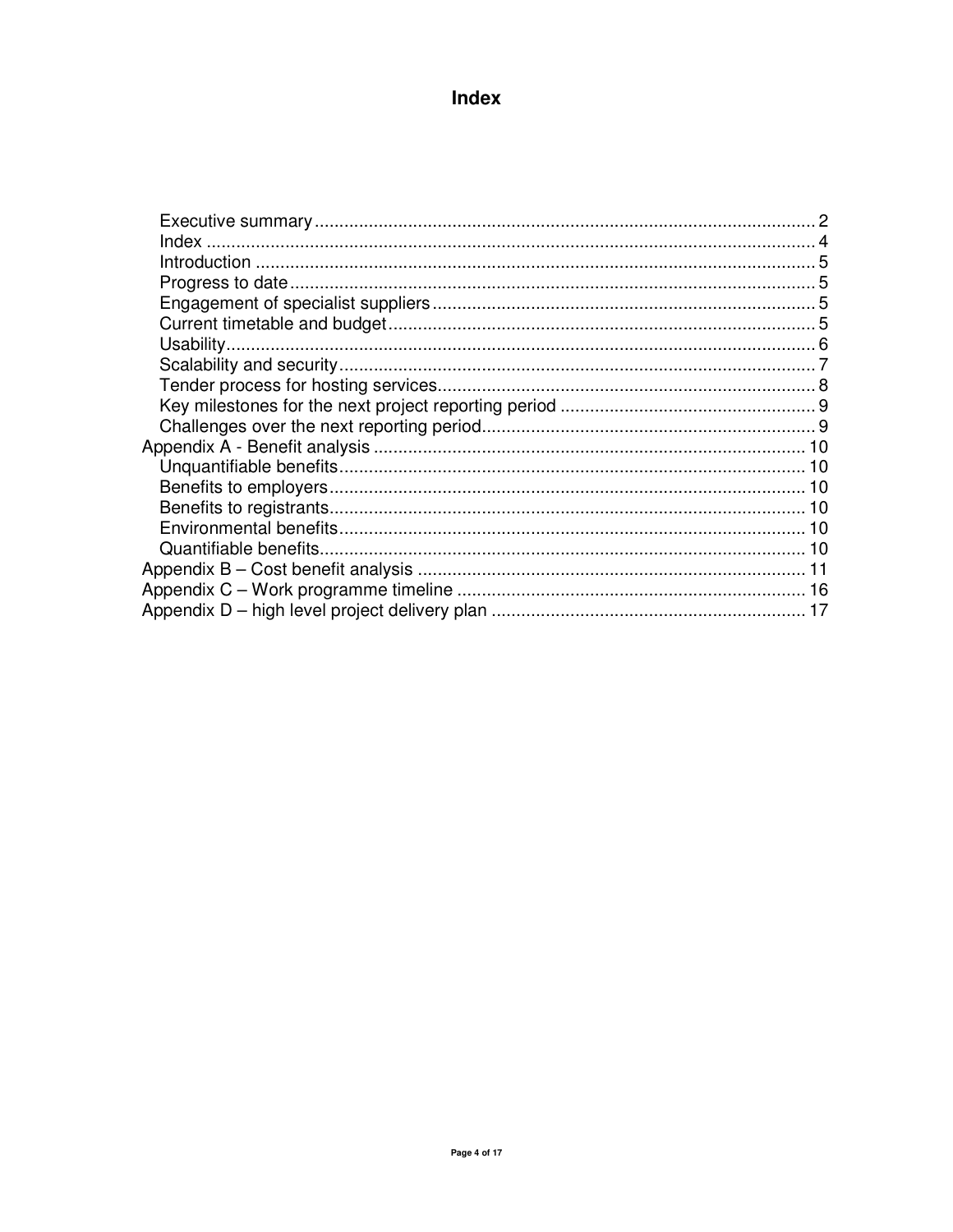## **Introduction**

The Online Applications & Renewals project has been led by Greg Ross-Sampson (Director of Operations and Project Lead) managed by Claire Reed (HPC Project Manager), with Marc Seale (Chief Executive & Registrar) as the project sponsor.

The **objectives** of the on-line systems service is to:-

• Be Useable – the system needs to be easy to use to ensure registrants continue to use this service channel;

• Be Secure - being a public body and storing 180,000 individuals' personal details, it is paramount that the system is safe and secure to use;

• Be Scalable – the system needs the ability to increase the amount of current users to the system quickly and efficiently

The **high level aims** of the project are to:-

- Increase customer services
- Reduce calls about process. E.g. non-value added calls
- Provide a "24/7" service online / self service
- Cope with future increase of registrants
- Provide future additional services more easily
- Reduce renewal calls & paper cost saving
- Communicate better with registrants transparent process
- However, it must be a proportional solution to HPC's revenue

## **Progress to date**

## **Engagement of specialist suppliers**

The project team has engaged the services of different third party suppliers to provide technical and expert advice and skills to deliver this service offering. They are :-

- Digital Steps Limited HPC's software developer
- Etre selected to deliver the usability of the system and
- NCC Group selected to provide security and scalability advice and knowledge of system specification and development.

## **Current timetable and budget**

Further to the progress made and reported on at the Finance & Resources Committee in 18 September 2008, a great deal of investigation and analysis have been undertaken to develop a detailed project plan and the associated project costs. The high level project delivery plan is in appendix D and the estimated project costs are detailed below.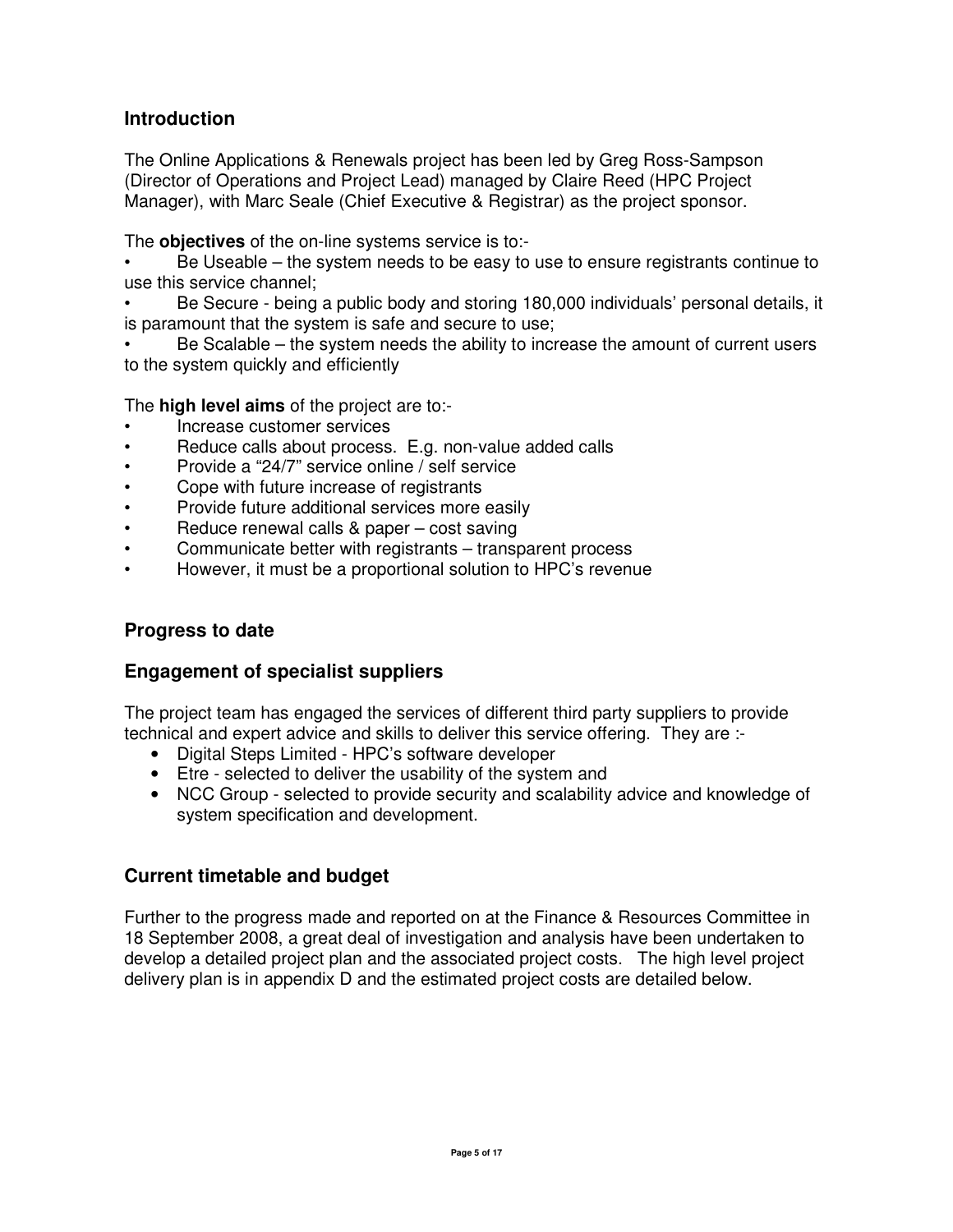|                                |            |                                                                                  |   | 2008/09    |               | 2009/10      |
|--------------------------------|------------|----------------------------------------------------------------------------------|---|------------|---------------|--------------|
|                                | Etre       | Usability analysis and design                                                    |   | 77,970.20  |               |              |
| <b>ANNIN</b>                   | <b>NCC</b> | Architecture analysis and design, ISP analysis                                   |   | 66,499.40  |               |              |
| <b>PLANNI</b><br>G &<br>DESIGN | DSL        | Requirements capture, FDS and design documentation                               |   | 31,399.50  |               |              |
|                                |            | <b>PLANNING &amp; DESIGN SUB-TOTAL</b>                                           |   | 175,869.10 |               |              |
|                                |            |                                                                                  |   |            |               |              |
|                                | <b>HPC</b> | Operational costs - legal advice, training                                       | £ | 5.500.00   | £             | 18,810.00    |
|                                |            | 3rd parties Load & penetration testing, software system development (estimated)* |   | 56,288.65  | £             | 56,288.65    |
|                                | New ISP    | Hardware system development (estimated)                                          |   | 76,257.50  | $-\mathbf{f}$ |              |
| <b>IMP &amp;<br/>TESTING</b>   | New ISP    | 6 months ISP hosting service cost (estimated)                                    |   | 37,805.63  |               | 37,805.63    |
|                                |            | <b>IMPLEMENTATION &amp; TESTING SUB-TOTAL</b>                                    |   | 175,851.78 | £             | 112.904.28   |
|                                |            |                                                                                  |   |            |               |              |
|                                |            | YEARLY TOTAL £                                                                   |   | 351,720.88 |               | £ 112,904.28 |
|                                |            |                                                                                  |   |            |               |              |
|                                |            | <b>PROJECT TOTAL</b>                                                             |   |            | £             | 464,625.15   |

\* These costs have been merged together for commercial reasons

This is from an initial budget of £300,000 capital expenditure and £22,100 operating expenditure for financial year 2008/2009.

It is the intention of the project team to fund the majority of the additional £45,000 capital expenditure for 2008/2009 from the project contingency budget of £100,000 or from additional funds elsewhere. The 2009/2010 costs will be budgeted for in next financial year.

We do not have formal estimates for the application build or for the ISP & infrastructure setup. Finalised costs will be available at the end of the design phase and at the end of the tender (RFP) process. See Appendix D.

#### **Any required additional funding will be discussed at a future Finance & Resources Committee if and when required.**

The estimated project roll out date is scheduled for 18 September 2009, with the project completion, including lessons learn review, and project closure complete by 1 November 2008. The initial project completion date was 30 June 2009.

## **Usability**

Usability is a term used to describe the the effectiveness, efficiency, and satisfaction with which users can achieve tasks in a particular environment of a product. High usability means a system is: easy to learn and remember; efficient, visually pleasing and fun to use; and quick to recover from errors.

Since July 2008, Etre have developed the usability requirements (a set of requirements the system needs to meet to ensure it abides by industry standards and best practises), wire frame diagrams (low fidelity screen snaps shots of the system) and designed a working prototype of the online renewals system. This working prototype was tested with 10 registrants under laboratory conditions, the results of the testing were analysed and a list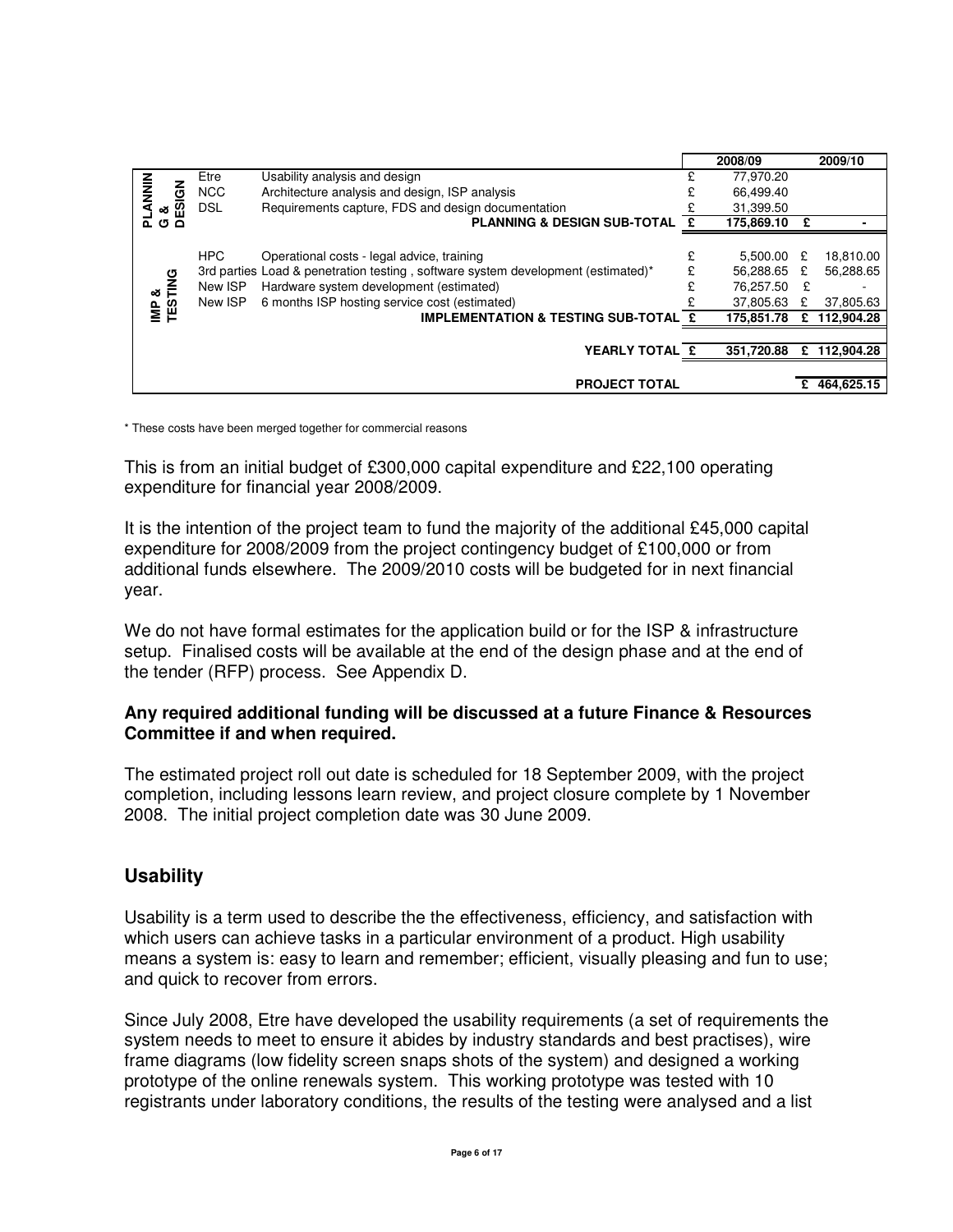of improvements were produced. Etre are now in the process of implementing these improvements and modifications into the prototype and are creating a functional specification and a working functional user interface. This piece of work is schedule for completion for November 2008.

## **Scalability and security**

Scalablity is the term used to describe how well a solution will work when the demand increases. In HPC's case, HPC want to ensure that the online renewal system performs adequately when a large number of registrants access it concurrently and that we can more easily "scale up" to meet excessive demand.

Security is the term used to describe protection against unauthorised access to, or alteration of, information and system resources such as CPUs, storage devices and programs. Security includes:-

- Confidentiality preventing unauthorised access; integrity preventing or detecting unauthorised modification of information.
- Authentication determining whether a user is who they claim to be.
- Access control ensuring that users can access the resources, and only the resources, that they are authorised to.
- Nonrepudiation proof that a message came from a certain source.
- Availability ensuring that a system is operational and accessible to authorised users despite hardware or software failures or attack.
- Privacy allowing people to know and control how information is collected about them and how it is used.

Following the development of the functional and non functional requirements a conceptual design of the system architecture was developed with NCC Group. As part of the analysis, doubts were raised about whether our current Internet Service Provider (ISP), could meet these requirements and ensure the system would be secure and scalable.

Further analysis work was conducted around the chosen architectural to a level that an ISP could build the solution. Following this, our current ISP was requested to provide information as to whether they could meet our requirements. Our current ISP could not provide the project team with a satisfactory level of assurance so the project team developed further architectural options to determine whether the architecture could be descoped to a level of service that our current ISP could support. Following an extended period of technical discussion and analysis of our current ISP's service offering, it was determined that they could not support an architecture that provided the level of security and scalability we had specified.

The alternatives available to the project team were to find a new ISP provider to host the new online renewals system and either:-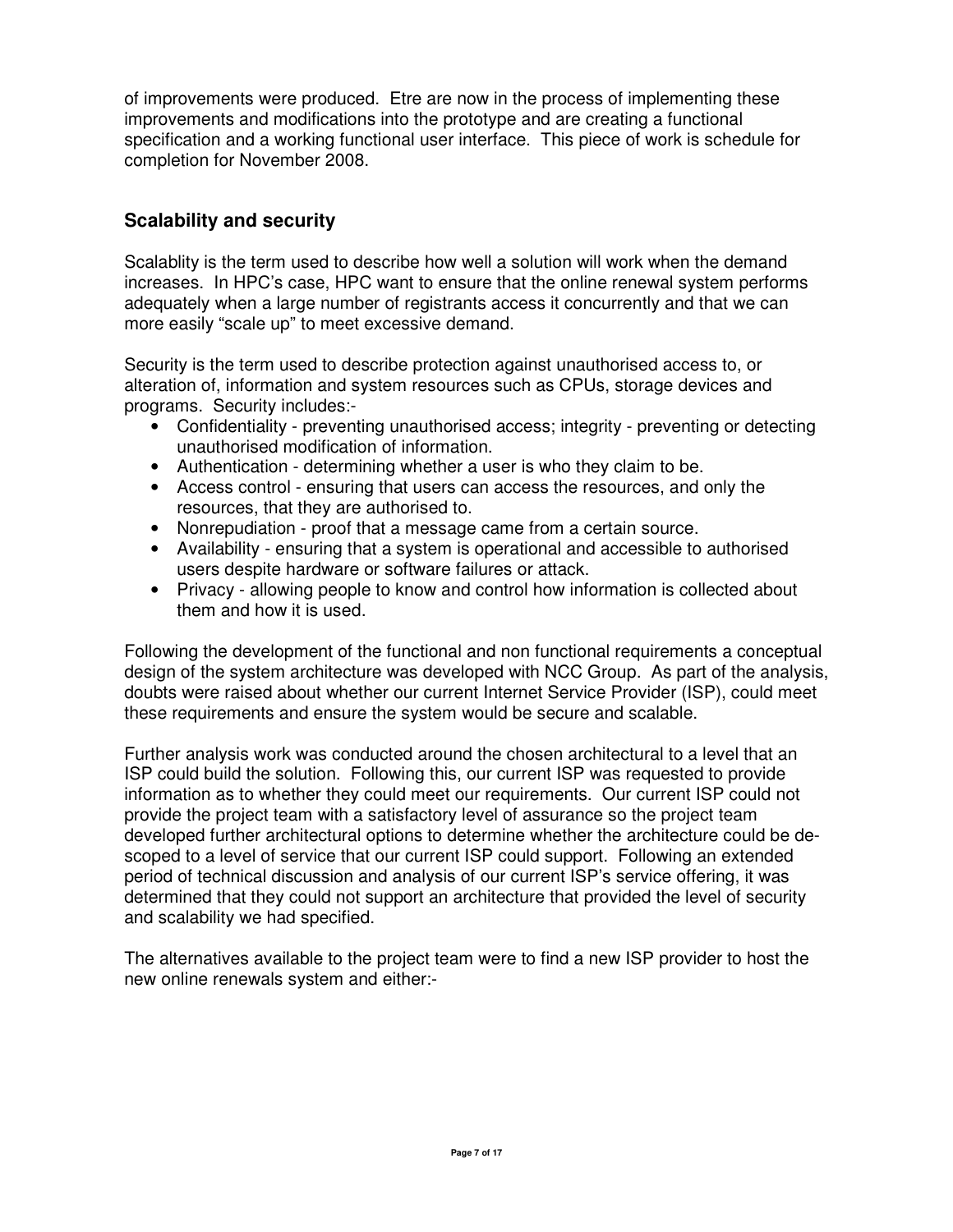| <b>Option</b>                                                                                                                                                                    | Pro                                                                                                                                                                                                                              | Con                                                                                                                                                                                                                                               |
|----------------------------------------------------------------------------------------------------------------------------------------------------------------------------------|----------------------------------------------------------------------------------------------------------------------------------------------------------------------------------------------------------------------------------|---------------------------------------------------------------------------------------------------------------------------------------------------------------------------------------------------------------------------------------------------|
| Option 1 - move all of<br>HPC's current externally<br>hosted services <sup>1</sup> to the<br>new ISP provider.                                                                   | This option would ensure<br>that all website services<br>and disaster recovery<br>services were neatly<br>integrated with the online<br>system because they<br>would be physically<br>hosted within the same<br>hosting provider | This option would add an<br>additional level of<br>delivery risk, complexity<br>and time to the project<br>turning the project from a<br>new system development<br>to a new system<br>development and a<br>internet service relocation<br>project |
| Option 2 - keep our<br>existing externally hosted<br>services with the current<br>service provider, and<br>host the new online<br>renewal service at the<br>new hosting provider | This would create a more<br>complex hosting<br>topography by<br>triangulating services<br>between the three sites<br>at HPC Park House, our<br>current ISP and the new<br>service provider                                       | This solution ensures a<br>"short as possible" build<br>and delivery.                                                                                                                                                                             |

Specific design consultancy was sort from Oracle  $2$  Consulting to detail the options available to HPC to ensure a reliable and performant database architecture. This was at the heart of the design.

A formal analysis report is due from Oracle at the time of writing of this document however all parties are satisfied with the verbal assurances from Oracle that there are a number of relevant achievable options for HPC to create an appropriate solution. In short the overall conclusion from our security and scalability experts, NCC Group and the project team was that the triangulated, multiplaced platform solution will deliver our requirements (option 2).

## **Tender process for hosting services**

L

A request for proposal (RFP) for the provision of internet hosting services for the online renewals system has been sent to 7 suppliers. The RFP timetable is below:-

 $1$  Our current externally hosted services are the main website www.hpc-uk.org, on-line register portal www.hpcheck.org, record of health regulators, and professional bodies for the health professions www.healthregulation.org, council and committee member extranet and disaster recovery provisions for our core application Net Regulate, mail and print services, SQL server databases, file and print services, Domino Lotus Notes business services, remote client VPN access, data link to the internet, SQL server application, JAVA, Net Regulate Oracle application

 $^{2}$  Oracle is a powerful relational database management system that offers a large feature set. Oracle is widely regarded as one of the two most popular full-featured database systems on the market today and is the database that HPC's core application Net Regulate utilises.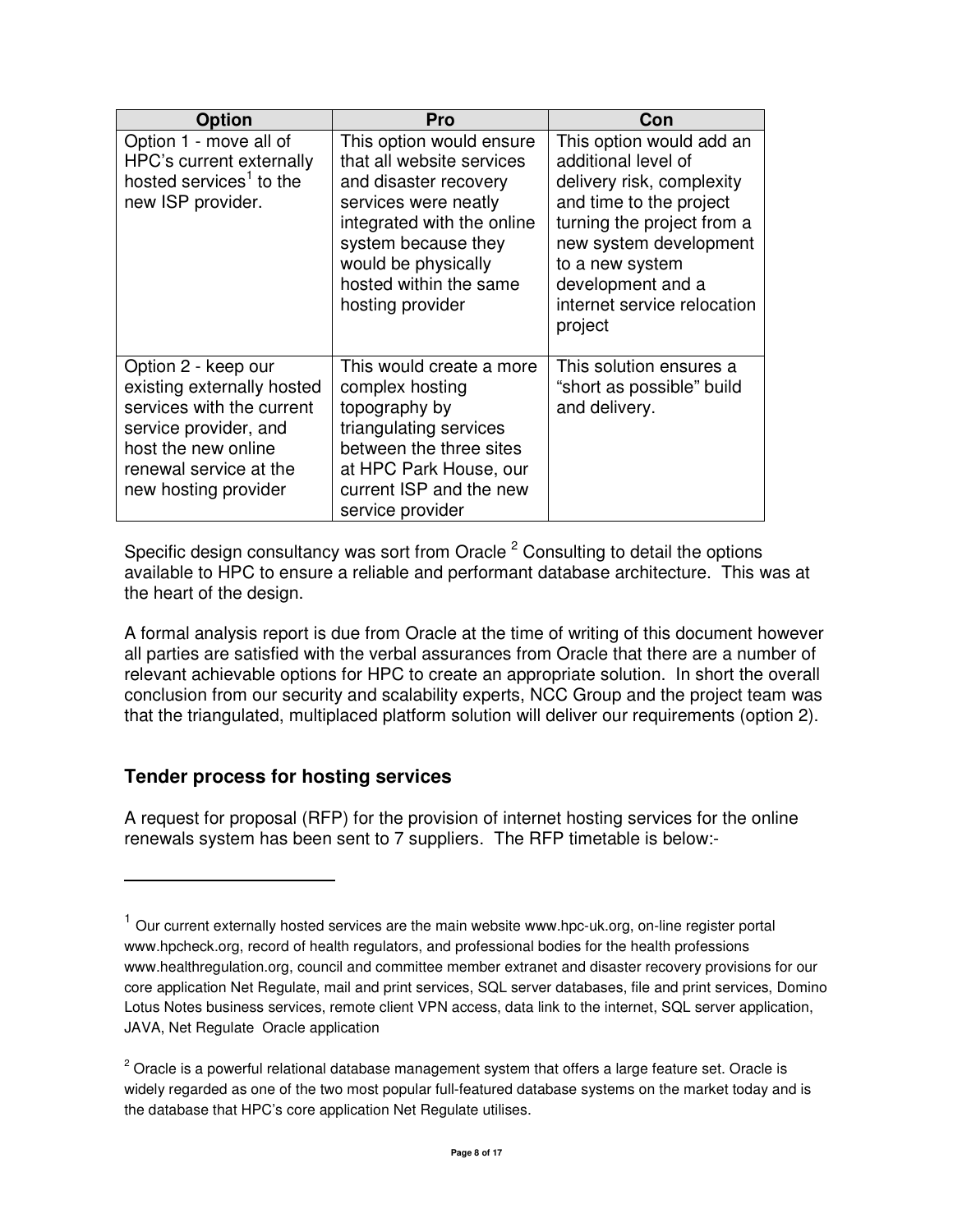| <b>Milestone</b>                      | <b>Date</b>      |
|---------------------------------------|------------------|
| <b>RFP Request Issue Date</b>         | 3 November 2008  |
| Return acknowledgement of receipt     | 7 November 2008  |
| Deadline for questions                | 13 November 2008 |
| Submission of RFP response (Due Date) | 14 November 2008 |
| <b>Finalist presentations</b>         | 25 November 2008 |
| Final decision (Subject to Contract)  | 28 November 2008 |
| Award contract                        | 1 December 2008  |
| Infrastructure operational            | 12 January 2009  |

## **Key milestones for the next project reporting period**

The key milestones for the next project reporting period are:-

| <b>Key milestones</b>                                         | <b>Date</b>                  |
|---------------------------------------------------------------|------------------------------|
| Digital Steps Limited (DSL) to deliver their formal estimate  | 28 November 2008             |
| for the system build (Functional Designs Specification - FDS) |                              |
| Select a new Internet Service Provider                        | December 2008                |
| System build complete                                         | March 2009                   |
| User acceptance testing (UAT)                                 | May/June/July 2009           |
| Load testing                                                  | July/ August/ September 2009 |

## **Challenges over the next reporting period**

Apart from DSL's confirmation of system build duration and cost in November 2008, the next project challenge will be confirmation of build duration and cost of the new hosting service, and then the load testing of the system. The project team have worked hard to ensure that the system architecture, design, implementation and system code will ensure the system is scalable and resilient however, it will not be until the system load testing phase that we can validate this. The system load testing is scheduled July/ August/ September 2009. Following the load testing, if it is concluded that the system is not meeting the system requirements or throughput targets then the system build or system architecture will need to be tweaked or modified to address these performance issues.

**Greg Ross-Sampson Director of Operations and Project Lead, Online Applications and Renewals Project**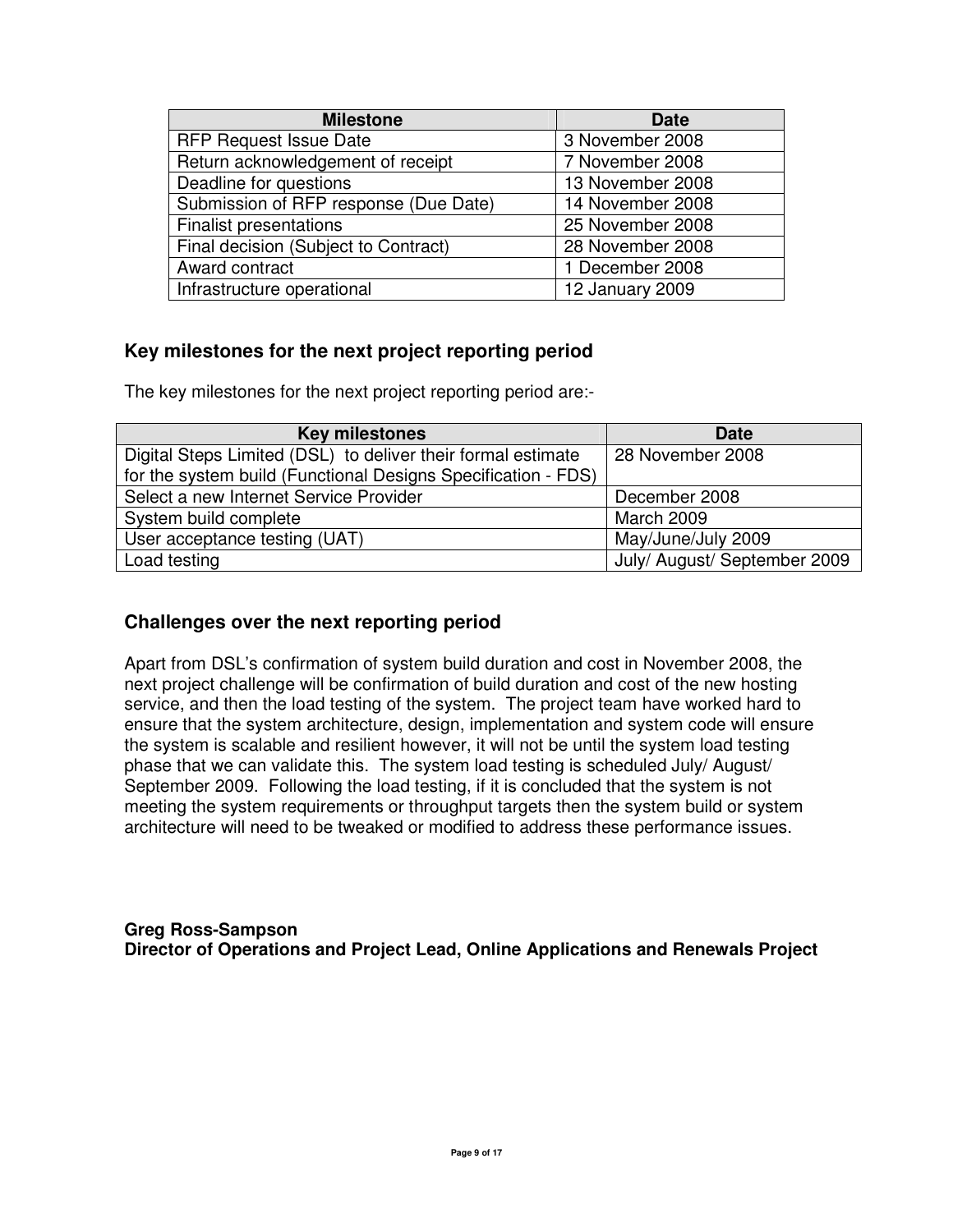# **Appendix A - Benefit analysis**

## **Unquantifiable benefits**

### **Benefits to employers**

- Fewer registrants having to be downgraded to assistant following lapsing
- Fewer registrants having to work as an assistant following lapsing
- Less impacts on patient care

### **Benefits to registrants**

- Instant confirmation of transaction after completing details (for direct debit payers)
- Independent of the postal service and of hardcopy renewal forms
- Renewal from anywhere home, work, on holiday, abroad
- Provides an additional customer service channel outside of office hours
- Improves customer service in the call centre
	- Spend less time on simple calls ie. "have you processed my registration renewal?" and more time on value-added calls ie "Whv does my registration renewal say I need to pay £36?"

#### **Environmental benefits**

Reduction in paper – destroy less trees!

#### **Quantifiable benefits**

## **We expect calls to be significantly reduced, possibly back to 2005 - 2006 registrant/call ratios.**



Assumption: There will be a 5% net increase in on-line renewal customer service related calls.

#### **We expect a significant reduction in hard copy renewal form costs.**

**We expect not to increase registration employees by another 10 people in 2009.**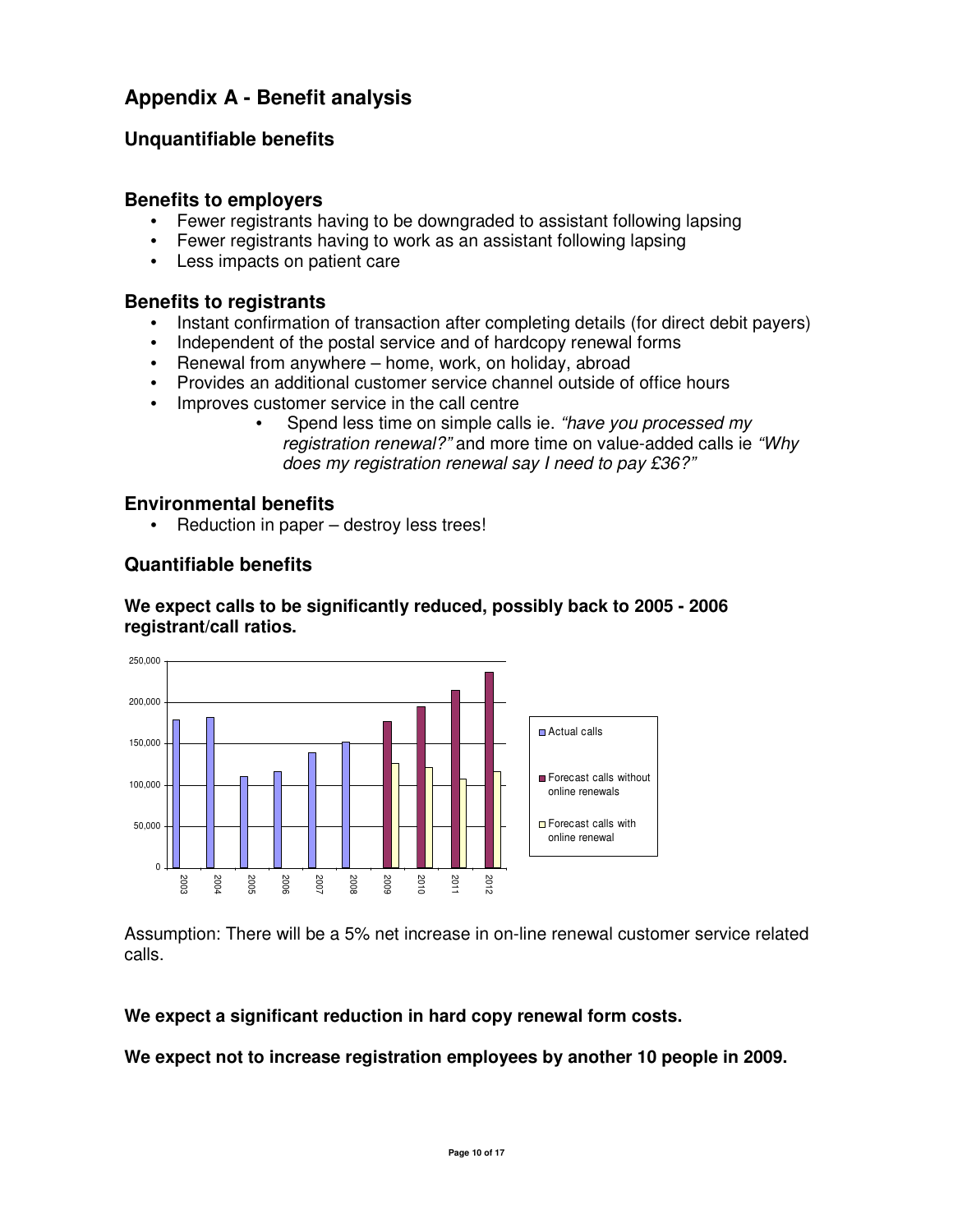## **Appendix B – Cost benefit analysis**

| £000's             |                                                           |            |
|--------------------|-----------------------------------------------------------|------------|
| option (2,640,385) | NPV Scenario One - "Do nothing"                           |            |
|                    | NPV Scenario Two - "Online"<br>renewals" option (718,631) |            |
| 1,921,754          |                                                           | Difference |

**Notes** 

NPV = Net Present Value i.e. current and future cashflows expressed in today's monetary

- 1 terms.
- 2 The Discount Rate used is an estimate of HPC's opportunity cost of capital. This is the weighted average cost of capital plus an adjustment for project risk. The weighted average cost of capital is an average of HPC's borrowing rate and notional
- 3 cost of capital (3.5% in 06/07) charged by H.M Treasury.

4 annum. In Aug 05, the borrowing rate charged by NatWest on HPC's £0.5M loan was 6.5% per

At that time, the Bank of England base rate was 4.5%.

- 5 Cash flows are estimated over a five year horizon for evaluation purposes.
- 6 To evaluate several scenarios, cashflows rather than accounting numbers are used.
- 7 For simplicity, only the relevant cashflows impacting the decision are included.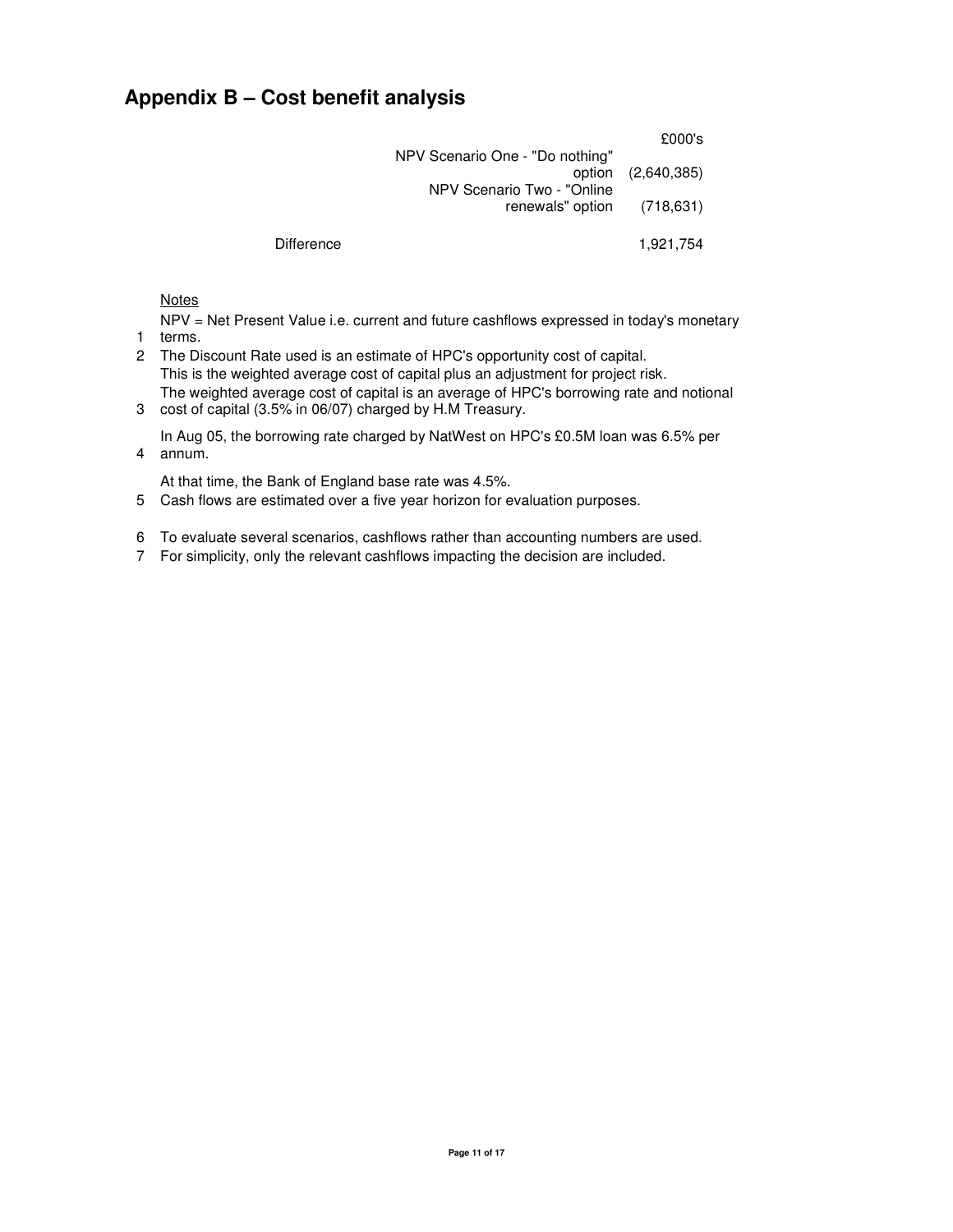| <b>Business Case</b> |                                 |          |                                            |     | Cash Flow     |               |              |              |              |              |  |  |
|----------------------|---------------------------------|----------|--------------------------------------------|-----|---------------|---------------|--------------|--------------|--------------|--------------|--|--|
| <b>Scenario One</b>  |                                 |          | 2008                                       |     | 2009          | 2010          | 2011         | 2012         | 2013         |              |  |  |
|                      | "Do nothing" option             |          |                                            | Qty | Yr 0          | $\mathbf{1}$  | $\mathbf{2}$ | 3            | 4            | 5            |  |  |
| <b>Benefits</b>      |                                 |          |                                            |     |               |               |              |              |              |              |  |  |
|                      | Additional Income               |          |                                            |     |               |               |              |              |              |              |  |  |
|                      | <b>Cost Savings</b>             |          |                                            |     |               |               |              |              |              |              |  |  |
|                      |                                 |          |                                            |     | 0.0           | 0.0           | 0.0          | 0.0          | 0.0          | 0.0          |  |  |
|                      | <b>Capital Costs</b>            |          |                                            |     |               |               |              |              |              |              |  |  |
|                      |                                 |          |                                            |     |               |               |              |              |              |              |  |  |
|                      |                                 |          |                                            |     | 0.0           | 0.0           | 0.0          | 0.0          | 0.0          | 0.0          |  |  |
|                      | <b>Operating Costs</b>          |          |                                            |     |               |               |              |              |              |              |  |  |
|                      |                                 |          | Additional RAs to answer phone calls       |     |               |               |              |              |              |              |  |  |
|                      |                                 |          | 10 registration advisors £35,650 / £29,181 |     |               | 356,500.0     | 291,810.0    | 291,810.0    | 291,810.0    | 291,810.0    |  |  |
|                      |                                 |          | 5 registration advisors £35,650 / £29,181  |     |               |               | 178,250.0    | 145,905.0    | 145,905.0    | 145,905.0    |  |  |
|                      |                                 |          | 6 registration advisors £35,650 / £29,181  |     |               |               |              | 213,900.0    | 175,086.0    | 175,086.0    |  |  |
|                      |                                 |          | 4 registration advisors £35,650 / £29,181  |     |               |               |              |              | 142,600.0    | 116,724.0    |  |  |
|                      |                                 |          | 5 registration advisors £35,650 / £29,181  |     |               |               |              |              |              | 178,250.0    |  |  |
|                      | Non Staffing                    |          |                                            |     |               |               |              |              |              |              |  |  |
|                      |                                 |          |                                            |     | 0.0           | 356,500.0     | 470,060.0    | 651,615.0    | 755,401.0    | 907,775.0    |  |  |
|                      | Surplus/(Deficit)               |          |                                            |     | 0.0           | (356, 500.0)  | (470,060.0)  | (651, 615.0) | (755, 401.0) | (907, 775.0) |  |  |
|                      | <b>Discount Factor</b>          |          |                                            |     | 1.000         | 0.95012       | 0.90273      | 0.85770      | 0.81491      | 0.77426      |  |  |
|                      | <b>Present Value</b>            |          |                                            |     | 0.0           | (338,717.3)   | (424, 335.2) | (558, 888.0) | (615,586.6)  | (702, 858.2) |  |  |
|                      | <b>Net Present Value</b>        |          |                                            |     | (2640385.3)   |               |              |              |              |              |  |  |
|                      | Discount Factor for Calculation |          |                                            |     | 5.25%         |               |              |              |              |              |  |  |
|                      |                                 |          |                                            |     |               | Page 12 of 17 |              |              |              |              |  |  |
| Ver.                 | Dept/Cmte                       | Doc Type | Title                                      |     | <b>Status</b> | Int. Aud.     |              |              |              |              |  |  |
| f                    | OPS                             | PPR      | Online renewals project update             |     | Draft         | Internal      |              |              |              |              |  |  |
|                      |                                 |          |                                            |     | DD: None      | RD: None      |              |              |              |              |  |  |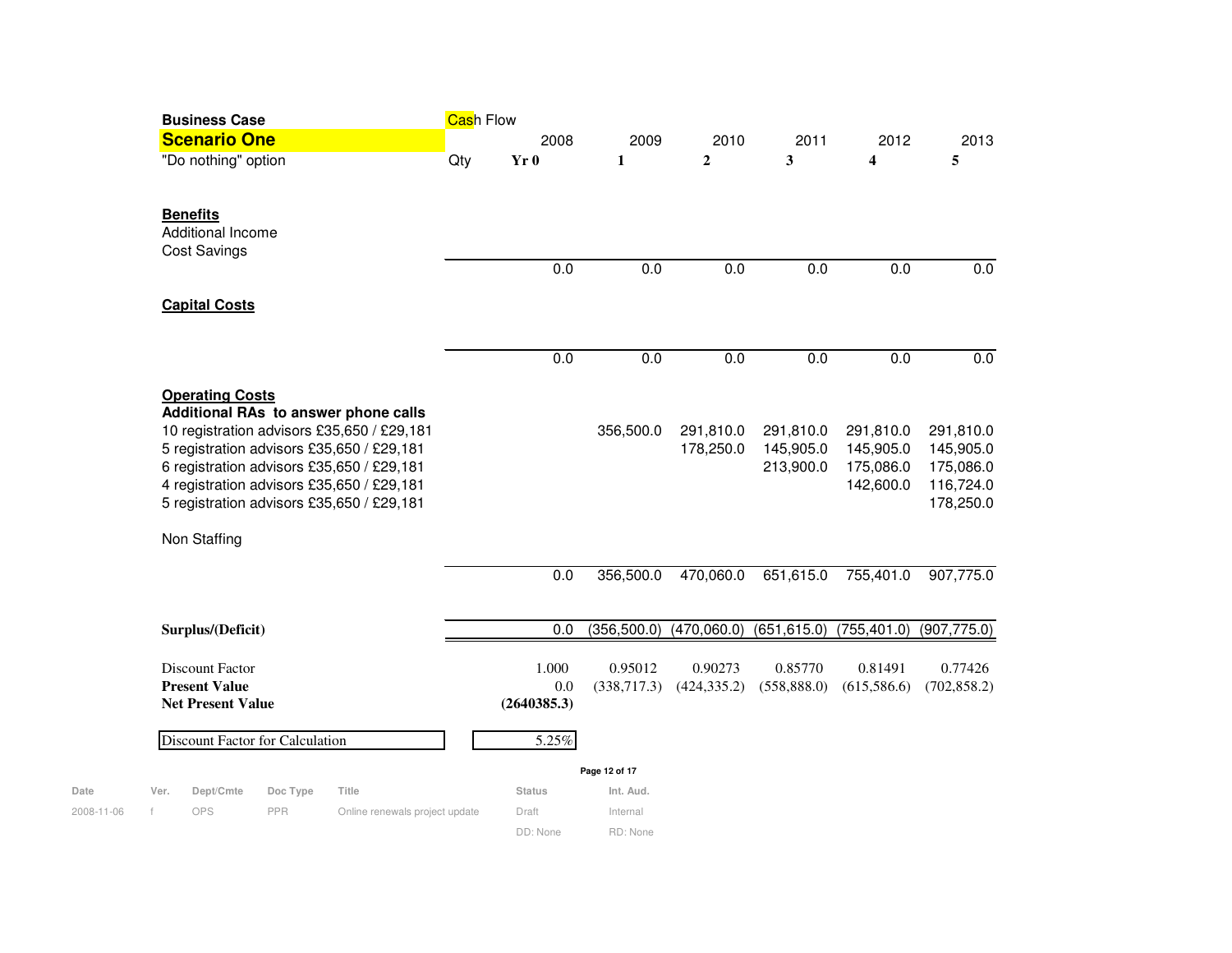| <b>Business Case</b>                                                                                                                                                                                                                                                                             | <b>Accounting Impact</b> |      |              |                        |                                     |                                                  |                                                               |  |  |
|--------------------------------------------------------------------------------------------------------------------------------------------------------------------------------------------------------------------------------------------------------------------------------------------------|--------------------------|------|--------------|------------------------|-------------------------------------|--------------------------------------------------|---------------------------------------------------------------|--|--|
| <b>Scenario One</b>                                                                                                                                                                                                                                                                              |                          |      | 2009         | 2010                   | 2011                                | 2012                                             | 2013                                                          |  |  |
| "Do nothing" option                                                                                                                                                                                                                                                                              | Qty                      | Yr 0 | 1            | $\overline{2}$         | 3                                   | 4                                                | 5                                                             |  |  |
| <b>Benefits</b><br><b>Additional Income</b><br><b>Cost Savings</b>                                                                                                                                                                                                                               |                          |      |              |                        |                                     |                                                  |                                                               |  |  |
|                                                                                                                                                                                                                                                                                                  |                          | 0.0  | 0.0          | 0.0                    | 0.0                                 | 0.0                                              | 0.0                                                           |  |  |
| <b>Capital Costs</b>                                                                                                                                                                                                                                                                             |                          |      |              |                        |                                     |                                                  |                                                               |  |  |
|                                                                                                                                                                                                                                                                                                  |                          | 0.0  | 0.0          | 0.0                    | 0.0                                 | 0.0                                              | 0.0                                                           |  |  |
| <b>Operating Costs</b><br>Additional RAs to answer phone calls<br>10 registration advisors £35,650 / £29,181<br>5 registration advisors £35,650 / £29,181<br>6 registration advisors £35,650 / £29,181<br>4 registration advisors £35,650 / £29,181<br>5 registration advisors £35,650 / £29,181 |                          |      | 356,500.0    | 291,810.0<br>178,250.0 | 291,810.0<br>145,905.0<br>213,900.0 | 291,810.0<br>145,905.0<br>175,086.0<br>142,600.0 | 291,810.0<br>145,905.0<br>175,086.0<br>116,724.0<br>178,250.0 |  |  |
| Non Staffing                                                                                                                                                                                                                                                                                     |                          |      |              |                        |                                     |                                                  |                                                               |  |  |
|                                                                                                                                                                                                                                                                                                  |                          | 0.0  | 356,500.0    | 470,060.0              | 651,615.0                           | 755,401.0                                        | 907,775.0                                                     |  |  |
| Surplus/(Deficit)                                                                                                                                                                                                                                                                                |                          | 0.0  | (356, 500.0) | (470,060.0)            | (651, 615.0)                        | (755, 401.0)                                     | (907, 775.0)                                                  |  |  |
| <b>Discount Factor</b><br><b>Present Value</b><br><b>Net Present Value</b>                                                                                                                                                                                                                       |                          |      |              |                        |                                     |                                                  |                                                               |  |  |
| Discount Factor for Calculation                                                                                                                                                                                                                                                                  |                          |      |              |                        |                                     |                                                  |                                                               |  |  |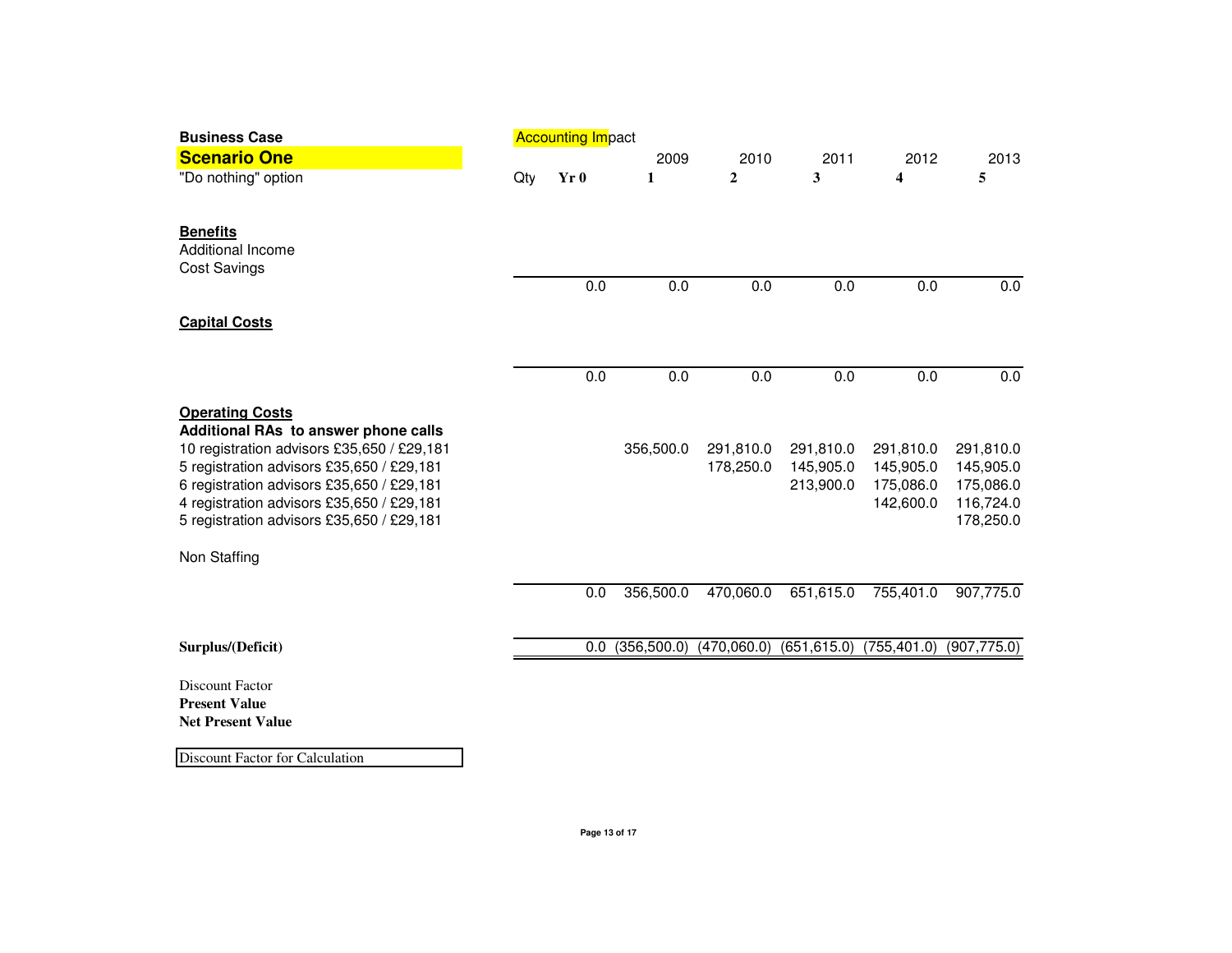| <b>Business Case</b>                                                                                                                                                                                                                    |     | Cash Flow                           |                         |                       |                       |                                         |                       |
|-----------------------------------------------------------------------------------------------------------------------------------------------------------------------------------------------------------------------------------------|-----|-------------------------------------|-------------------------|-----------------------|-----------------------|-----------------------------------------|-----------------------|
| <b>Scenario Two Option</b>                                                                                                                                                                                                              |     | 2008                                | 2009                    | 2010                  | 2011                  | 2012                                    | 2013                  |
| "Online renewals" option                                                                                                                                                                                                                | Qty | Yr 0                                | 1                       | $\overline{2}$        | 3                     | 4                                       | 5                     |
| <b>Benefits</b><br>Additional Income<br><b>Cost Savings</b><br>40% renewal notices not packed & posted<br>53% renewal notices not packed & posted<br>64% renewal notices not packed & posted<br>70% renewal notices not packed & posted |     |                                     |                         | 30,231.0              | 42,945.0              | 53,999.0                                | 58,753.0              |
|                                                                                                                                                                                                                                         |     | 0.0                                 | 0.0                     | 30,231.0              | 42,945.0              | 53,999.0                                | 58,753.0              |
| <b>Capital Costs</b><br>Project costs<br>ISP running costs                                                                                                                                                                              |     | 346,220.9                           | 94,094.3                |                       |                       | 123,375.0 123,375.0 123,375.0 123,375.0 |                       |
|                                                                                                                                                                                                                                         |     | 346,220.9                           | 94,094.3                |                       |                       | 123,375.0 123,375.0 123,375.0 123,375.0 |                       |
| <b>Operating Costs</b><br>Project op ex costs                                                                                                                                                                                           |     | 5,500.0                             | 18,810.0                |                       |                       |                                         |                       |
|                                                                                                                                                                                                                                         |     | 5,500.0                             | 18,810.0                | 0.0                   | 0.0                   | 0.0                                     | 0.0                   |
| Surplus/(Deficit)                                                                                                                                                                                                                       |     | (351, 720.9)                        | (112, 904.3)            | (93, 144.0)           | (80, 430.0)           | (69, 376.0)                             | (64, 622.0)           |
| <b>Discount Factor</b><br><b>Present Value</b><br><b>Net Present Value</b>                                                                                                                                                              |     | 1.000<br>(351, 720.9)<br>(718631.4) | 0.95012<br>(107, 272.5) | 0.90273<br>(84,083.5) | 0.85770<br>(68,984.5) | 0.81491<br>(56, 535.4)                  | 0.77426<br>(50,034.5) |
| <b>Discount Factor for Calculation</b>                                                                                                                                                                                                  |     | 5.25%                               |                         |                       |                       |                                         |                       |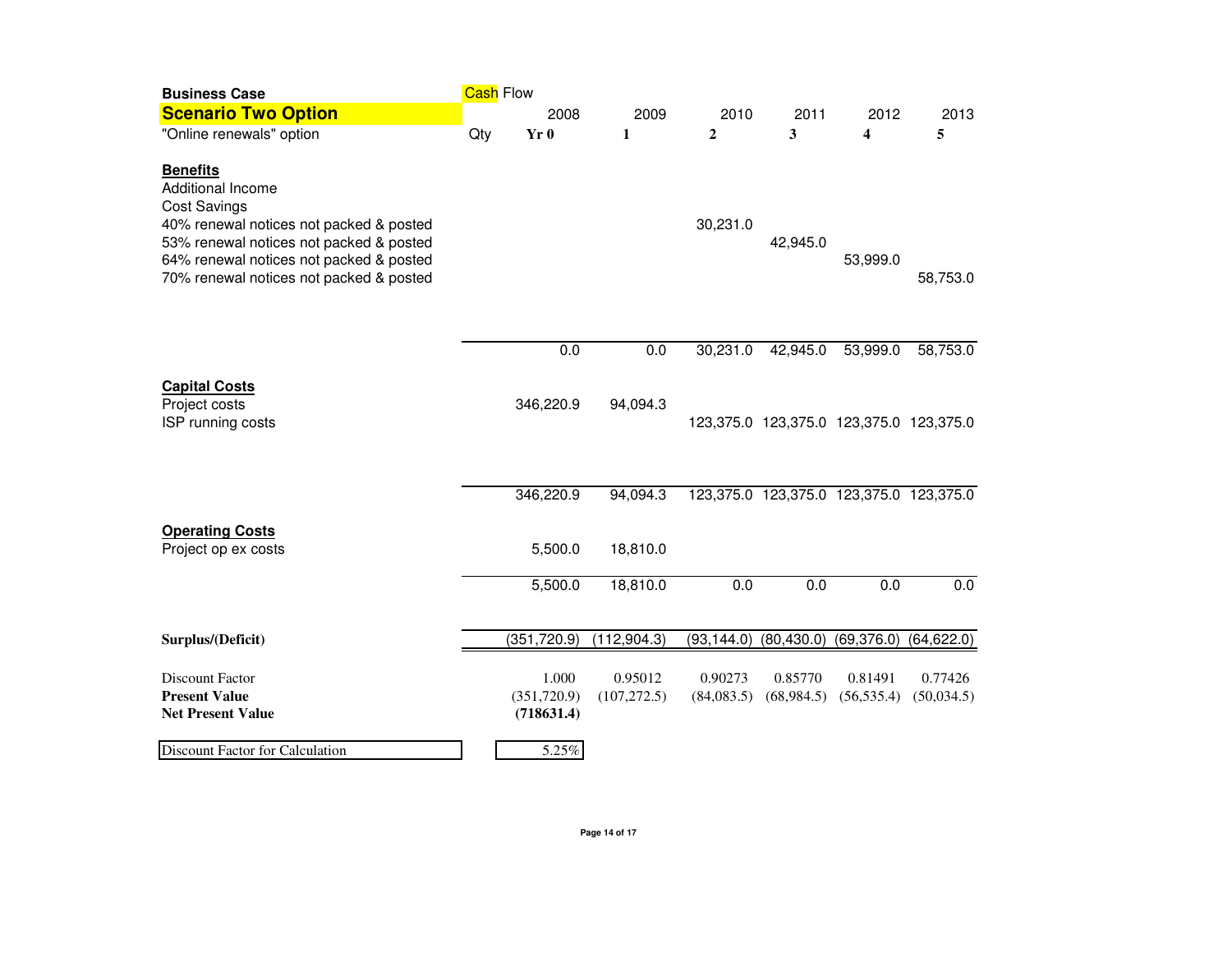| <b>Business Case</b>                                                                                                                              | <b>Accounting Impact</b> |      |              |                        |                        |                         |              |
|---------------------------------------------------------------------------------------------------------------------------------------------------|--------------------------|------|--------------|------------------------|------------------------|-------------------------|--------------|
| <b>Scenario Two Option</b>                                                                                                                        |                          | 2008 | 2009         | 2010                   | 2011                   | 2012                    | 2013         |
| "Online renewals" option                                                                                                                          | Qty                      | Yr0  | 1            | $\mathbf{2}$           | 3                      | $\overline{\mathbf{4}}$ | 5            |
| <b>Benefits</b><br>Additional Income<br><b>Cost Savings</b><br>40% renewal notices not packed & posted<br>53% renewal notices not packed & posted |                          |      |              | 30,231.0               | 42,945.0               |                         |              |
| 64% renewal notices not packed & posted<br>70% renewal notices not packed & posted                                                                |                          |      |              |                        |                        | 53,999.0                | 58,753.0     |
|                                                                                                                                                   |                          | 0.0  | 0.0          | 30,231.0               | 42,945.0               | 53,999.0                | 58,753.0     |
| <b>Capital Costs</b><br>Project costs<br>ISP running costs                                                                                        |                          |      | 115,407.0    | 146,771.7<br>123,375.0 | 146,771.7<br>123,375.0 | 31,364.8<br>123,375.0   | 123,375.0    |
|                                                                                                                                                   |                          | 0.0  | 115,407.0    | 270,146.7              | 270,146.7              | 154,739.8               | 123,375.0    |
| <b>Operating Costs</b><br>Project op ex costs                                                                                                     |                          |      |              |                        |                        |                         |              |
|                                                                                                                                                   |                          | 0.0  | 0.0          | 0.0                    | 0.0                    | 0.0                     | 0.0          |
| Surplus/(Deficit)                                                                                                                                 |                          | 0.0  | (115, 407.0) | (239, 915.7)           | (227, 201.7)           | (100, 740.8)            | (64, 622.0)  |
| <b>Discount Factor</b><br><b>Present Value</b><br><b>Net Present Value</b>                                                                        |                          |      |              |                        |                        |                         | (747, 887.2) |

Discount Factor for Calculation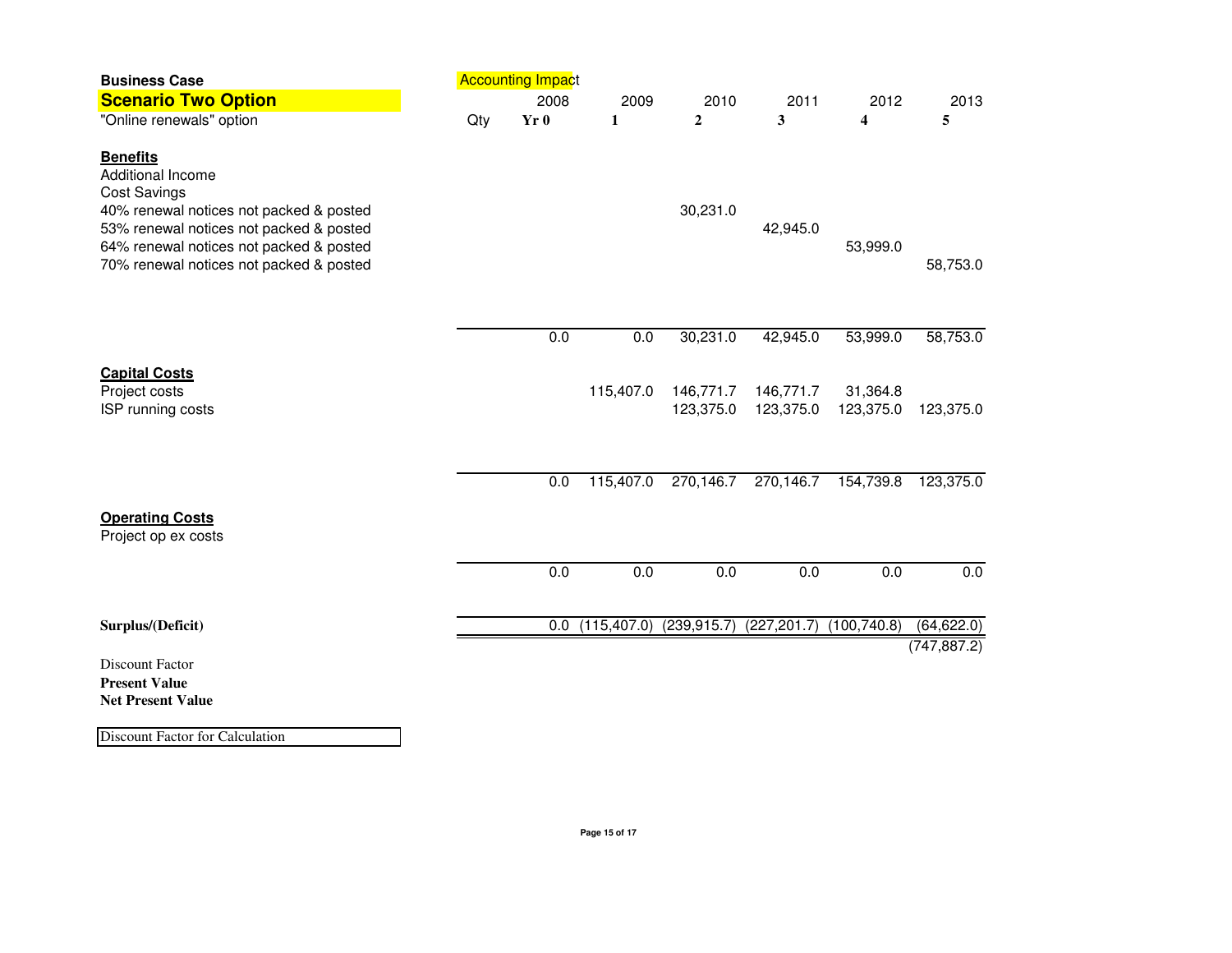

## **Appendix C – Work programme timeline**

| Date       | Ver. | Dept/Cmte | Doc Type | Title                          | <b>Status</b> | Int. Aud. |
|------------|------|-----------|----------|--------------------------------|---------------|-----------|
| 2008-11-06 |      | OPS.      | PPR.     | Online renewals project update | Draft         | Internal  |
|            |      |           |          |                                | DD: None      | RD: None  |

**Page 16 of 17**